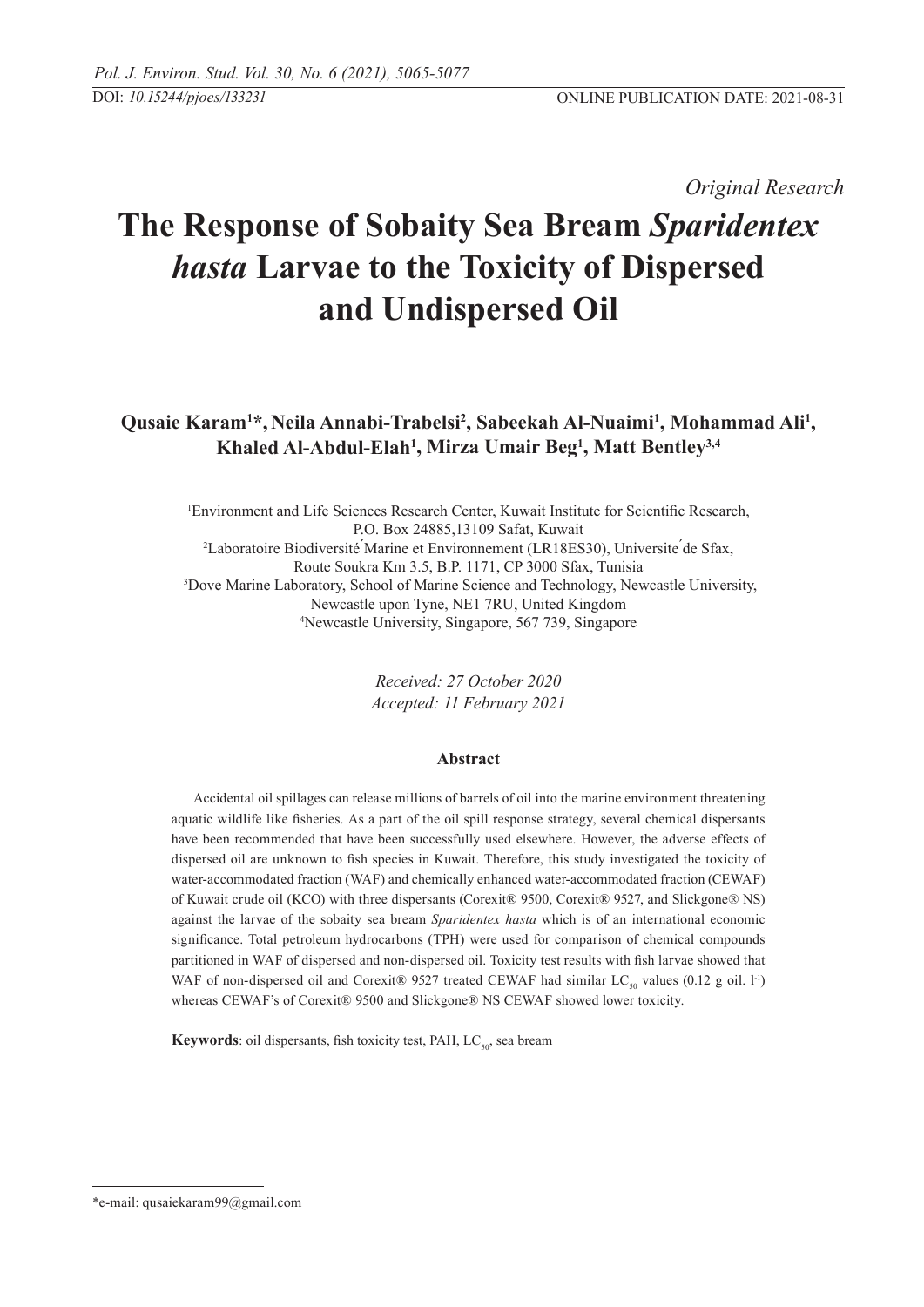#### **Introduction**

The increasing global demand for energy, led to increased exploration and extraction of oil from various regions of the world, specifically in the offshore environments [1-3]. As crude oil and related petroleum products are transported across global regions by ships or pipelines, accidental oil spillages can occur, leading to devastating environmental crises with a chronic toxic effect on marine organisms like fish [4-8]. Oil spill accidents like 1989 Exxon Valdez, Arabian Gulf oil spill, and 2010 Deepwater Horizon have resulted in severe adverse effects on marine organisms. Also, major concerns have been raised regarding the chronic toxicity of dispersant usage as response agents in future oil spills in various marine environments ranging from tropical to polar and the multitude of hazards associated with it [9-12].

The Arabian Gulf region has experienced small to massive oil spills through natural seepage, war-related activities, accidents of tankers, and offshore drilling [13, 14]. The Regional Organization for the Protection of the Marine Environment (ROPME) in the Arabian Gulf adopted an oil spill response strategy and recommended a list of dispersants to be used in the ROPME Sea Area in the case of an oil spill [15-17]. Spilled oil floats on the surface due to its low density and forms a thin layer that spreads on the water surface [18]. Wave action breaks the oil slick into  $\geq 100$  µm oil droplets that disperse in the water column. Chemical dispersants facilitate the dispersion of oil as small oil droplets (10-50  $\mu$ m) by lowering the interfacial tension between oil and water. Thereby, its impact is reduced on surfacedwelling marine organisms' like fish larvae, marine mammals, and sea birds [19, 20]. However, some tradeoffs reflect the complexity of dispersants applications as it facilitates the entrance of oil in the water column, thus rendering it hazardous to benthic biota [21].

There are numerous concerns about the toxic effect of dispersed oil on fish, which live in the water column [22-27]. The fraction of oil that is partitioned in the water phase is termed as water accommodated fraction (WAF) and routinely measured as total hydrocarbons (THC). In the field experiments during an oil spill, the THC concentrations below the oil slick after dispersant treatment ranged from 30-50 mg. l<sup>-1</sup> which eventually decreases after few hours to  $\leq$ 1-10 mg. 1<sup>-1</sup> [20, 28]. The THC fraction is bioavailable to the marine organism and its effects have been earlier studied and several concerns have been raised on the application of chemical dispersants to disperse oil slicks after the Deep Water Horizon (DWH) oil spill incident in the Gulf of Mexico in 2010 [29-32]. It is imperative to highlight that both Corexit® 9500 and 9527 chemical dispersants were used in the Deep Water Horizon (DWH) oil spill in the Gulf of Mexico in 2010 to combat surface and subsurface oil spillages. However, the consequences of using large volumes of oil dispersants during the DWH are unknown [33] as there

are indications for Corexit 9527 and 9500 being toxic to marine life [34].

The objective of this study is to expand the knowledge on the toxicity of dispersed and undispersed oil to the larval stage of marine fish species (Sobaity Sea bream *S. hasta*) which is considered of global significance to fisheries. The current study has three main folds: (1) provide information on the analytical method to assess oil toxicity and oil spill combat products (Corexit 9500, 9527 and Slickgone) on marine fish, (2) provide approximate toxicity data that can be used for hazards assessment in marine pollution scenarios, and (3) support global toxicity database of hazards chemicals to the marine ecosystem. The bulk of acute toxicity data generated in the literature concerning oil and dispersed oil encompassed two oil dispersants of the Corexit formulation. Nevertheless, to our knowledge, not much work focused on investigating their acute toxic effect in combination with Kuwait crude oil (KCO) on Sobaity Sea bream *S. hasta*. The authors aims that the outcomes of this study will be helpful to utilize Sobaity Sea bream *S. hasta* as indicator species for oil contamination.

# **Literature Review**

In literature, few studies have investigated the toxic effects of dispersed and undispersed Kuwait crude oil (KCO) on marine fish. Also, sea bream fish was not the subject of much ecotoxicological research that assesses the adverse effects of hazardous chemicals threatening marine ecosystems. Others like [35] investigated the effects of water-soluble fractions of Iraq crude oil on larval and post-larval stages of gilthead sea bream (*Sparus aurata*). Also, the effects of water-soluble fractions of KCO on growth, bioactivity, and survival of larval stages of red sea bream (*Pagrus major*) and black sea bream (*Acanthopagrus schlegeli*) were examined by [36]. Also, it's been demonstrated that exposure of fish like tilapia, African catfish, and carp to water-soluble fractions (WSF) of crude oil can affect its hematological characteristics [37-40]. And, juvenile African sharptooth catfish *C. gariepinus* exposed to sublethal levels of WSF affected its growth performance [39]. Moreover, northern wolfish *Anarhichas denticulatus*  exposed to mechanically, chemically dispersed oil and dispersant for 48 hrs resulted in reducing acetylcholine (Ache) activity in its brain as it is an integral nervous system function [25, 41]. Juvenile turbot (*Scophthalmus maximus*) exposed to fuel oil and/ or Finasol OSR 52 chemical dispersant resulted in an additive effect of oil contamination coupled with hydrostatic pressure on turbot cellular oxygen consumption. This combination reduced *S. maximus* capacity to withstand high pressure (10.1 MPa) after being contaminated with either test chemicals [42]. Also, exposure to sublethal concentrations of oil can exhibit an array of adverse effects in the early life stages of marine fish such as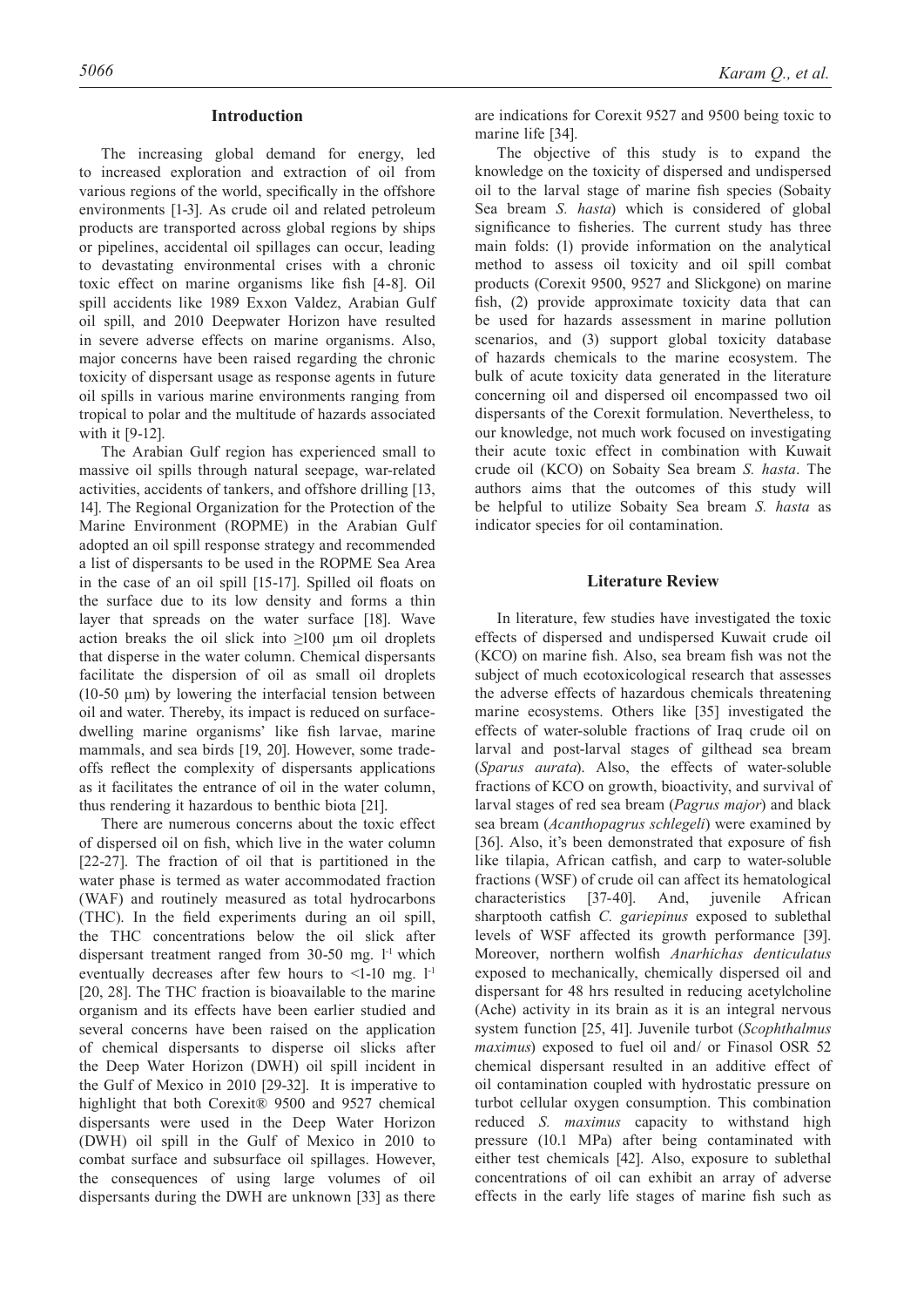larval behavioural impairment, CYPA1 induction but not AChE inhibition [4, 43].

In the present study, Kuwait crude oil (KCO) in different thicknesses was layered over the fixed surface area and volume of seawater to prepare WAF. Selection of fish early life stages in this study because this stage tends to be the most sensitive to crude oil exposure and comparisons of toxicity results among test species and their life stages [44-47]. Fish in its early life stage showed sensitivity to oil-derived polycyclic aromatic hydrocarbons (PAHs) which eventually lead to significant impacts of a series of ecological effects like fish population survival and recruitment [48-51]. The selection of early life stages like the embryonic stage in haddock fish has concluded that it's more vulnerable to crude oil toxicity than larval stages [52, 53]. As there is a lack of knowledge regarding the toxic effects of dispersed and undispersed oil specifically to fish species indigenous to the Arabian Gulf, careful toxicological assessment can help in oil spill response and mitigation.

This study will provide information on whether the application of chemical dispersants to oil will enhance its acute toxicity or not and also indicate the amount of oil on the surface detrimental to fish larvae survival. The data will be useful in deciding by the regulatory authorities about the use of dispersant in case the oil spill occurs during the breeding season of fish. The objective of the study herein is to assess the toxicity of dispersed and undispersed KCO and dispersed KCO with individual oil dispersants like Corexit<sup>®</sup> EC 9500A and Corexit® EC 9527A Slickgone® NS on larvae of marine sobaity sea bream fish *Sparidentex hasta*.

## **Material and methods**

# List of Abbreviations

Several abbreviations have been used in this study which are listed in Table 1.

#### Preparation of WAF and CEWAF

Kuwait Export Crude Oil (API-3.18) was stored in 2 l-1 amber bottle with no headspace at room temperature (26ºC) in a dark place. The technical specifications for the oil are: gravity (30.18), density (0.8744 G.ml at 15ºC), sulfur content (2.6% weight), viscosity (17.38 cSt at 20ºC), total nitrogen (0.15% weight), Reid vapor pressure (8.16 Psi), pour point (-25ºC), water content (0.004% weight), and Conradson Carbon Residue (CCR- 6.2% weight). Chemical dispersants investigated were Corexit® EC 9500A and Corexit® EC 9527A (Onedo Nalco Ltd. 2005), United Kingdom (Local agent Bobyan Shipping & Marine Services), and Slickgone® NS (the Dasic United Kingdom, 2007, local agent Middle East Chemical Manufacturing Co.). Natural seawater was collected and filtered through 0.45 µm Whatman® sterile membrane filter paper for the preparation of water accommodated fraction and chemically enhanced water accommodated fraction, and the same water was used for further dilutions. WAF of KCO was prepared at 1, 10, 20, 40, and 80 g oil.  $l<sup>-1</sup>$ seawater in pre standardized conditions, according to [54].

For the preparation of CEWAF, a fixed oil loading of 1 g KCO  $l<sup>-1</sup>$  filtered seawater (2 g KCO/2  $l<sup>-1</sup>$  seawater) was selected for the preparation of water-accommodated fraction (WAF) and a 10:1 (oil: dispersant) ratio where 0.1 g oil dispersant  $(0.2 \text{ g}$  oil dispersant per 2  $1^{-1}$ seawater) was used and layered over the oil slick in a 2 l glass aspirator bottle filled with  $2 \cdot 11^{-1}$  of seawater for the chemically enhanced water-accommodated fraction (CEWAF) preparations [44]. The test chemical was mixed for 24 hrs then stopped, and the solution was left to stand for 3 hrs for a complete phase (oil/water) separation. The solutions of WAF/CEWAF were drained, collected in amber bottles, and preserved in a refrigerator until the experiments take place [55].

#### Chemical Characterization

Analysis of total petroleum hydrocarbons (TPH); 100 <sup>1-1</sup> of WAF/CEWAF sample solution was extracted by adding MERCK® dichloromethane  $(CH_2Cl_2)$  in a solvent-rinsed 2 separatory funnel with Teflon stopcock and stopper. The mixture was shaken vigorously and dried over MERCK® grade anhydrous sodium sulfate  $(Na<sub>2</sub>SO<sub>4</sub>)$  and glass wool, which were presoaked and rinsed with dichloromethane then the solvent layer was collected in a volumetric flask, which was labeled and stored for later analysis. The collected extract was then analyzed on an RF-5301 PC SHIMADZU® Spectrofluorophotometer instrument using 310 nm excitation and 360 nm emission wavelengths. A standard multipoint calibration curve for TPH analysis was prepared using Kuwait crude oil and was reported in terms of the KCO equivalents [56].

#### Larval Rearing

Larval stages of *S. hasta* were obtained from the hatchery of the Aquaculture Program at Kuwait Institute for Scientific Research, 24 hrs after hatching (Fig. 1). Stocking density in rearing tanks for newly hatched larvae was 40 larvae per liter (1 liter was used), according to [57]. Rearing tanks were aerated with six air stones  $(5 \times 5 \times 7 \text{ each})$  and illuminated by sunlight and fluorescent light (40W) with 1500 lux light intensity at the water surface at noon and 1000 lux at night [58]. Water quality parameters for the fish holding water were: dissolved oxygen  $(5-6$  mg.  $l^{-1}$ ), temperature (20-28ºC), salinity (40-42 ppt), and pH (8.2-8.6) (Fig. 2).

## Fish Exposure System

96 hrs acute toxicity tests were conducted following the OCED (Organization of Economic Co-Operation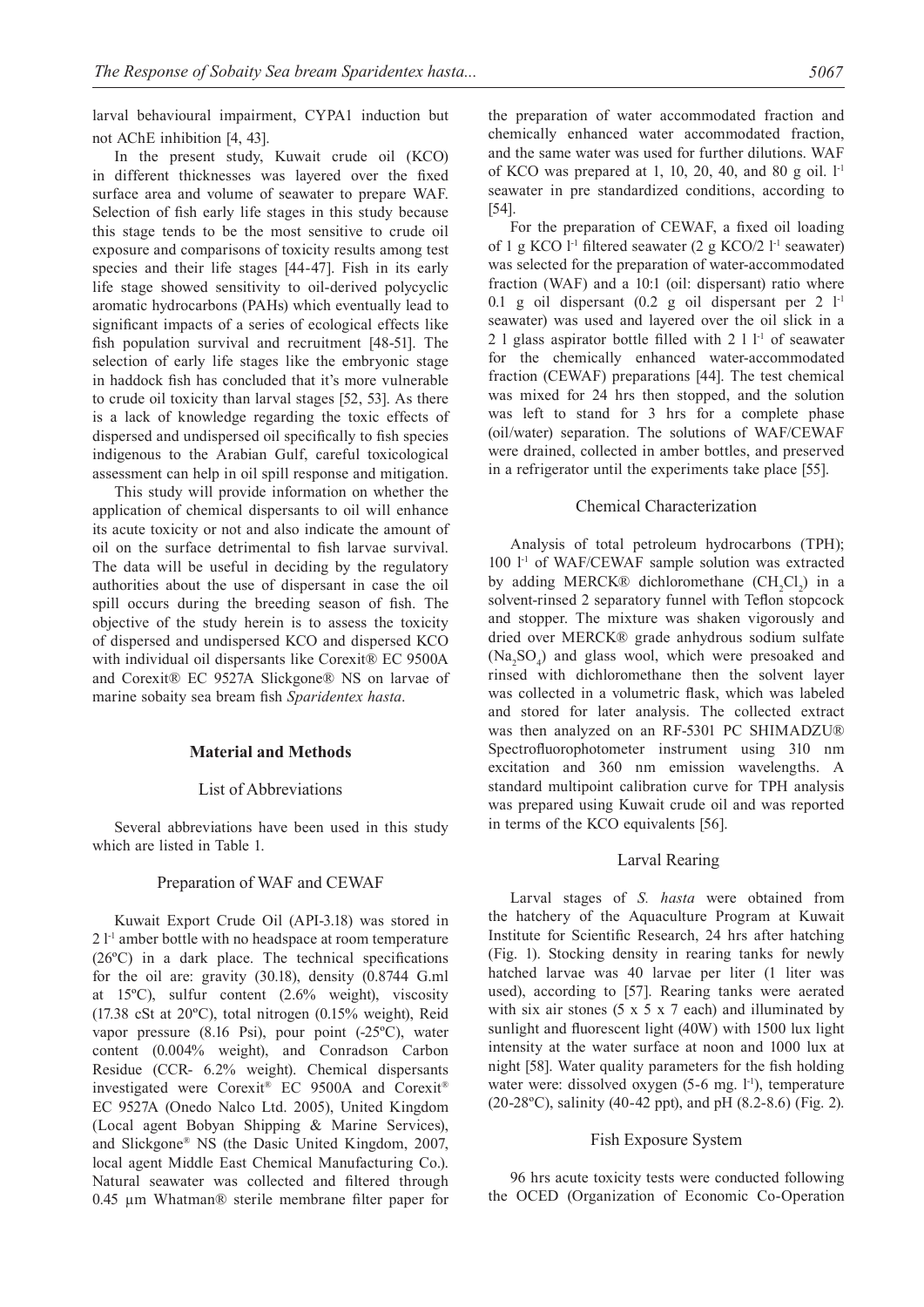| API                      | American Petroleum Institute                                        |  |  |  |  |
|--------------------------|---------------------------------------------------------------------|--|--|--|--|
| <b>CEWAF</b>             | Chemically Enhanced Water-Accommodated Fraction                     |  |  |  |  |
| cSt                      | Centistokes                                                         |  |  |  |  |
| $\rm ^{\circ}C$          | Celsius                                                             |  |  |  |  |
| <b>CCR</b>               | Conradson Carbon Residue                                            |  |  |  |  |
| C.I.                     | Confidence Interval                                                 |  |  |  |  |
| <b>CROSERF</b>           | The Chemical Response to Oil Spill Environmental Research Forum     |  |  |  |  |
| <b>DWH</b>               | Deep Water Horizon                                                  |  |  |  |  |
| EPA                      | <b>Environment Protection Agency</b>                                |  |  |  |  |
| g                        | Gram                                                                |  |  |  |  |
| <b>GLM</b>               | General Linear Model                                                |  |  |  |  |
| $\mathbf h$              | Hours                                                               |  |  |  |  |
| <b>KCO</b>               | Kuwait Crude Oil                                                    |  |  |  |  |
| L                        | Liter                                                               |  |  |  |  |
| $LC_{50}$                | Lethal Concentration affecting 50% of the population                |  |  |  |  |
| $mg/L = mg.l^{-1}$       | Milligram per liter                                                 |  |  |  |  |
| Mm                       | Micrometer                                                          |  |  |  |  |
| <b>MOOPAM</b>            | Manual of Oceanographic Observations and Pollutant Analysis Methods |  |  |  |  |
| <b>NCP</b>               | National Contingency Plan                                           |  |  |  |  |
| <b>NRC</b>               | National Research Council                                           |  |  |  |  |
| <b>OCED</b>              | Organization of Economic Co-Operation and Development               |  |  |  |  |
| $\boldsymbol{P}$         | Test of significance                                                |  |  |  |  |
| PAHs                     | Polycyclic Aromatic Hydrocarbons                                    |  |  |  |  |
| ppt                      | Parts Per Thousand                                                  |  |  |  |  |
| <b>ROPME</b>             | Regional Organization for the Protection of the Marine Environment  |  |  |  |  |
| SE                       | <b>Standard Error</b>                                               |  |  |  |  |
| <b>SD</b>                | <b>Standard Deviation</b>                                           |  |  |  |  |
| <b>THC</b>               | Total Hydrocarbons                                                  |  |  |  |  |
| TPH                      | Total Petroleum Hydrocarbons                                        |  |  |  |  |
| $\mathbf{U}.\mathbf{S}.$ | <b>United States</b>                                                |  |  |  |  |
| W                        | Watt                                                                |  |  |  |  |
| <b>WSF</b>               | Water-Soluble Fraction                                              |  |  |  |  |
| $\pm$                    | The sample mean differs from the population mean                    |  |  |  |  |

Table 1 List of abbreviations used in this study for chemicals, statistics, measuring units, organizations, and countries.

and Development) Guideline for the testing of chemicals - Fish Embryo Toxicity (FET) Test [59]. Toxicity test was conducted using sobaity sea bream *Sparidentex hasta* larvae which is one of the most significant commercial fish in the region, with significant economic value and a wide geographic distribution ranging from Arabian Gulf to the Oman Sea and the Western Indian Ocean [45].

Toxicity tests were conducted using the following preparations: Kuwait crude oil (KCO WAF), KCO + Corexist® 9500 dispersants (Corexist® 9500 CEWAF), KCO + Corexist® 9527 (Corexist® 9527 CEWAF), and KCO + Slickgone® dispersant (Slickgone® CEWAF). Solutions were prepared by two methods: variable oil loading, using a series of decreasing concentration of KCO, and by single loading and subsequent serial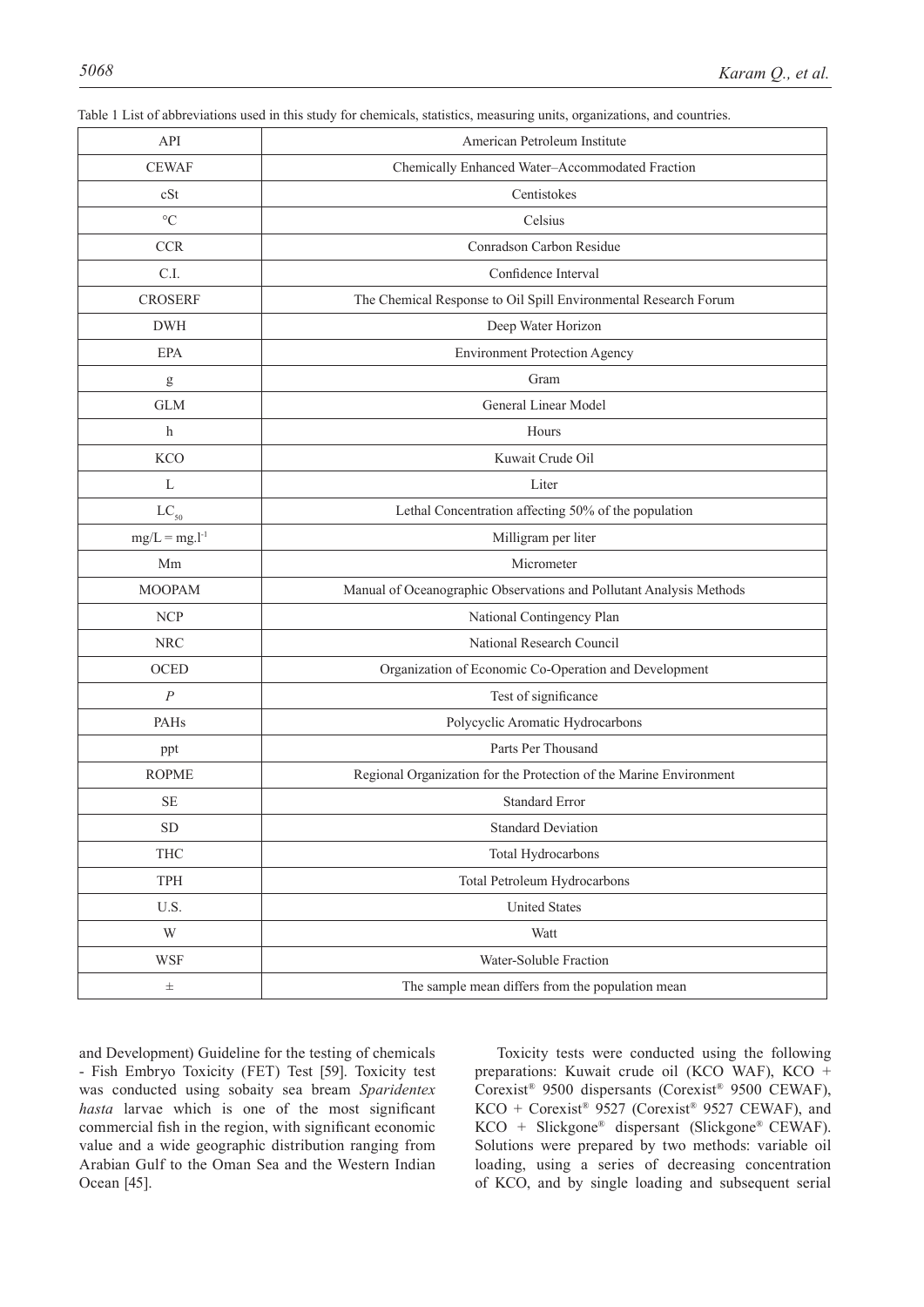# a) Air bladder

b) Gastrointestinal tract



Fig. 1. Exhibit salient anatomical features of sobaity sea bream larvae. Photographed by Sabeekah Al-Nuaimi©.

8  $y = 0,1288x + 2,152$  $\overline{7}$  $R^2 = 0,9993$ [PH in WAF (mg. I<sup>-1</sup>)  $6\phantom{1}6$ 5  $\overline{4}$ 3  $\overline{2}$  $\overline{1}$  $\mathbf 0$  $758.0$  $0,0$  $10,0$ 20,0  $30,0$ 40,0 Oil Loadings g. I<sup>-1</sup>

dilutions of KCO alone, and KCO  $+$  three individual oil dispersants in seawater according to CROSERF

Fig. 2. Total polyaromatic hydrocarbons (TPH) concentration in water accommodated 773 fraction of Kuwait crude oil (KCO WAF) at different oil loadings to a fixed volume of water.

protocols [60]. Filtered seawater was used to make variable loading of the WAF solution was obtained from the same holding tank that fish larvae were reared. Seawater was aerated with pure oxygen for 15 min until saturation before the bioassay. Five test concentrations of KCO WAF and KCO CEWAF plus a non-toxic control solution were prepared with an appropriate geometric dilution series selected in which each successive concentration is about 50% of the previous one such as 100%, 50%, 25%, 12.5%, and 6.25%. Static toxicity (non-renewal) test was conducted for 96 hrs with pre-hatched larvae. Fish larvae were not fed throughout the exposure period, and the main reason for not feeding the test organisms is that the yolk sac nourishes fish larvae for three days after hatching, and the oil globule further nourishes the same larvae for an additional two days. The initiation of toxicity was conducted 24 hrs after hatching. The weight of larvae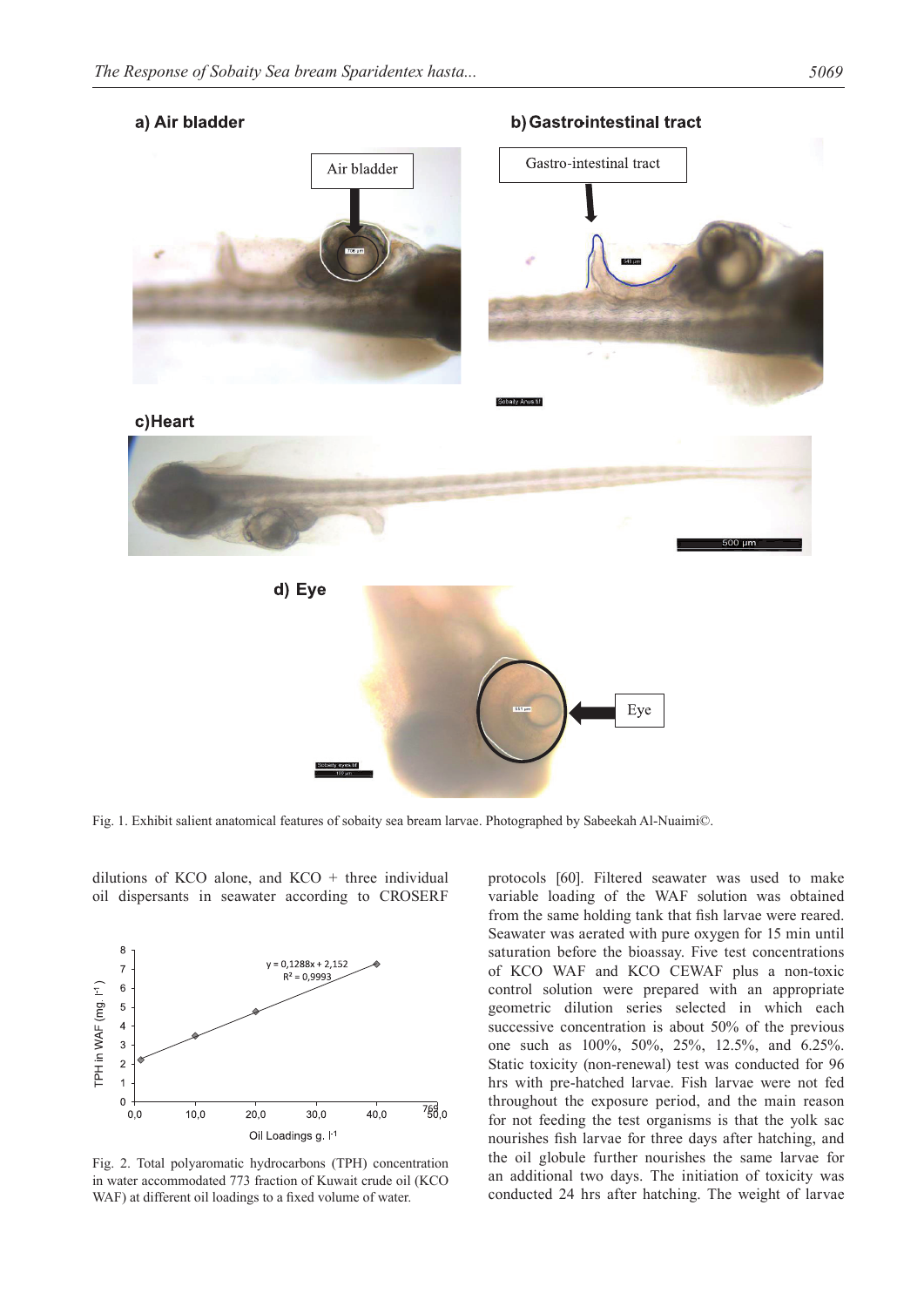ranged between 0.10 and 0.75 mg. A minimum of 10 to 15 fish larvae was placed using a glass pasture pipette in 100  $l<sup>-1</sup>$  glass beakers.

#### Statistical Analysis

All statistical analyses were conducted using Minitab® Statistical Software -Version 17© 2016 by Minitab Inc. General Linear Model (GLM) statistical approach was applied to the results in the study herein to test the effect of Kuwait crude oil (KCO WAF), KCO + Corexist® 9500 dispersants (Corexist® 9500 CEWAF),  $KCO + \text{Corexist}$ <sup>®</sup> 9527 (Corexist<sup>®</sup> 9527 CEWAF), and KCO + Slickgone® dispersant (Slickgone® CEWAF) on  $LC_{50}$  for larval *S. hasta. P* values were calculated, and effects were considered significant if  $(p<0.05)$ , and effects were considered not significant if  $(p>0.05)$ . Mean, standard deviation (SD), and standard error (SE) were calculated for biological experiments. Standard deviation was calculated to show how much variation there is from the mean, and standard error was calculated to show the extent to which the sample mean differs  $(\pm)$ from the population mean. The  $LC_{50}$  value for each day of exposure was determined by Lethal Concentration Estimation Program Version 1.0, Copyright© 1990- 1995, Institute for Inland Water Management and Waste Water Treatment RIZA (Lelystad, The Netherlands) and programmed by Modelco (Eindhoven, The Netherlands) by order of RIZA.

## **Results and Discussion**

#### Toxicity of Dispersed and Undispersed Oil

There are numerous toxicity testing methods to investigate the adverse effects of oil and oil-related products on the marine ecosystem; particularly saltwater fish. In this study, we have adopted an exposure system of fish larvae to serial dilutions to low concentrations of a test chemical (KCO WAF/KCO CEWAF). It's imperative when interpreting toxicity data related to dispersed and undispersed oil to take into consideration the intricate and complex relationship between multiple factors like the physical/chemical composition of test chemicals, application procedures, exposures regimes, and environmental hazards [11, 61]. As the concentration of dissolved petroleum hydrocarbons immediately following an oil spill event will particularly depend on several physical and environmental elements like seawater salinity, temperature, degradation by weathering and evaporation, and biological factors in the vicinity of the spillage area.

This study is amongst the few to investigate the toxic effects of dispersed and undispersed oil against *S. hasta* larvae. It is well established in marine pollution research that there are few standards test for fish to assess the toxicity of oil-related product like the use of inland silversides (*Menidia beryllina*) [62]. Even though

some of the used fish species (saltwater/freshwater) like zebrafish and sheepshead minnow are considered tolerant to oil toxicity, but still they are being utilized due to the criteria for toxicity testing of oil product that they meet [63, 64].

Different types of dispersed and undispersed oil toxic effects on red sea bream (*P. major*) have been investigated by others [65]. Chemical dispersant's manufacturer companies must submit a report highlighting the effectiveness of a chemical dispersant and its toxicity as a product to the United States Environment Protection Agency (U.S. EPA) to be listed in the National Contingency Plan (NCP) Product List [66]. Also, Corexit® chemical dispersant was listed to be used in the ROPME Sea Area, but its toxicity on native marine fish is not known. In this study, the selection of fish larval stages was justified on the basis that in oil spill scenarios, fish larvae will be vertically distributed in the water column and are likely to experience sporadic exposure to oil as water current carry them to contaminated areas [67]. Therefore, the selected chemical dispersant's toxicity was assessed in this study against marine fish early-life stages. In the study herein, recommended methods to use WAF/CEWAF for toxicity testing were followed because it is the soluble fraction that enters an aquatic environment with the most exceptional ease and as a result, can cause direct acute damage to aquatic organisms [68-70].

# Chemical Analysis of WAF Prepared at Variable Oil Loadings

TPH concentration in WAF was 2.22, 3.44, 4.77, 7.21, and 5.78 mg.  $l^{-1}$  for 1, 10, 20, 40, and 80 g.  $l^{-1}$ , respectively. The increase in TPH was linear up to 40 g.  $1<sup>-1</sup>$ ; however, the increase in TPH in WAF was not proportional to the oil loaded. Further, an increase in oil loading to 80 g.  $l<sup>-1</sup>$  resulted in the reduced partition of TPH in WAF than previous concentrations. The data for 80 g.  $1<sup>-1</sup>$  KCO is not plotted in Fig. 3. This result was substantiated by studies on the chemical characterization of WAF reported, as others also encountered this difficulty in the preparation of WAF and concluded that oil to dissolving medium ratios did not increase the TPH content [20, 71-73]. [11] Observed that using a static exposure oil WAF tests revealed that hydrocarbons concentrations for TPH, (benzene, toluene, ethylbenzene, and xylene) BTEX and PAH were not constant showing a decline within 48 hrs.

# Toxicity of WAF Prepared at Variable Oil Loadings

The toxicity of WAF prepared by varying oil loadings of KCO was determined in exposure chambers and fish larvae exposed for 96 hrs. Each WAF was prepared at 1, 10, 20, 40, 80 g. l<sup>-1</sup> were tested separately, and the exposure was run for 96 hrs. The data reported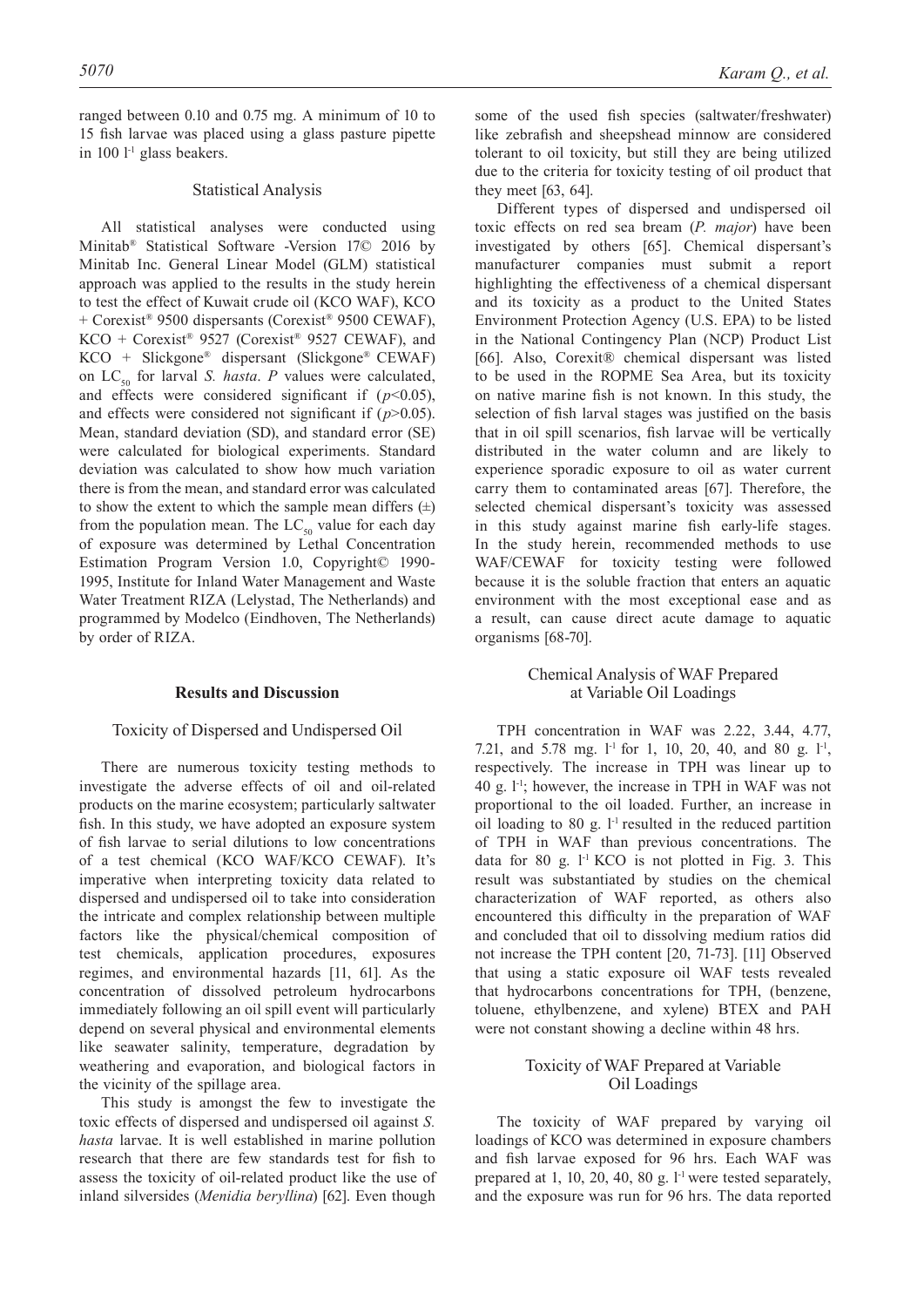

Fig. 3. Toxicity of water accommodated fraction of Kuwait crude oil (KCO WAF) prepared at different oil loadings showing  $LC_{50}$ values against *S. hasta* larvae after an exposure period of 96 hrs, expressed as g.  $l^{-1}$  and mg.  $l^{-1}$  for TPH. Error bars are standard deviations.

in Table 2 shows that exposure to WAF of 1 g.  $l<sup>-1</sup>$ seawater resulted in high  $LC_{50}$  values at 24 hrs, which decreased with the exposure time, and at 96 hrs, the averaged LC<sub>50</sub> was  $0.12 \pm 0.01$  g. l<sup>-1</sup>. It was interesting to note that WAF prepared at higher oil loading though contained higher TPH values but their toxicity was less than 1 g. l-1 KCO concentration. The data in Table 2 shows that increasing oil loading could not increase the toxicity of WAF and the  $LC_{50}$  values obtained at 10, 20, 40, and 80 were 5.0±3.1 (C.I. 3.3-6.7); 6.0±3.1 9 (C.I. 3.3-6.70; 11.1±2.0 (C.I. 7.1-17.4); 21.0±22.0 (C.I. 12.3-27.1) g.  $1^{\text{-}1}$  respectively (Fig. 4).

In the present study, *S. hasta* larvae exposed to the WAF prepared by various oil loadings and subsequent dilutions at nominal concentrations, which were not renewed every day (static exposure). It was observed that exposure concentrations decreased as time progressed from 0 to 96 hrs, which reflect the natural scenario in the marine environment as an oil spill undergo dilution and evaporation effects. When WAF

prepared at different oil loadings  $(1-80 g, 1<sup>-1</sup>$  seawater) with subsequent serial dilutions of each loading separately, an interesting pattern emerged. The most toxic WAF's on sobaity sea bream larvae was found to be the one prepared at the lowest oil loading, i.e., 1 g.  $l^{-1}$  seawater which was in agreement with what [46] observed that WAF solution was acutely lethal when prepared with only  $0.01$  to  $0.1$  g.  $1$ <sup>-1</sup> seawater applied oil loading. Except in the case of [74], the oil loading was even lower compared to the one used in this study. WAF prepared with increasing oil loadings  $(\geq 1 \text{ g. } l^{-1}$  seawater) with serial dilutions was not found to exert increasing toxic effects indicating that saturation of water-soluble compounds was achieved at 1 g.  $l$ <sup>-1</sup> seawater oil loadings and a further increase in oil content could not increase the partitioning of water-soluble compounds in the aqueous medium. [11, 75] have indicated that crude oils have a limited narrow range of acute toxicity marine biota even though those oils might have a wide range of hydrocarbons content. Toxicity in oils is primarily caused by the presence of PAHs as major constituents of oils [64, 76] and more precisely the presence of naphthalene as oil drop emulsion is increased in WAF of oil [77]. It's imperative to mention too that when reviewing multiple oil toxicity studies in literature; a pattern of inconsistencies emerged indicating the difficulty and challenge in making comparisons between oil types and biological species investigated. [64] Suggested a universal analytical and exposure method in addition to side by side comparative studies between oils and test organisms.

# Chemical Analysis and Toxicity of CEWAF Prepared at Fixed Oil Loading

WAF prepared at  $1.0$  g.  $l<sup>-1</sup>$  showed higher toxicity than at a higher concentration of oil on the surface of the water; therefore, chemical dispersants were applied at this oil loading. The application of dispersants caused an increase in TPH partitioned in CEWAF's.

Table 2. Showing different toxicity levels for all Kuwait crude oil water-accommodated fractions (KCO WAF) (g. l-1) on *S. hasta* larval survival from 24 to 96 hrs, which was significant  $(p<0.05)$  and as determined by the lethal concentrations which affects 50% of exposed larvae  $(LC_{50})$  (g. l<sup>-1</sup>).

| Oil loadings<br>$(g. l^{-1})$ | $LC_{50}$ (g. 1 <sup>-1</sup> )<br>$24 \text{ hrs} \pm \text{SD}^{\text{a}}/\text{SE}^{\text{b}}$ | $LC_{50}$ (g. 1 <sup>-1</sup> )<br>$48 \text{ hrs} \pm \text{SD} / \text{SE}$ | 72<br>$LC_{50}$ (g. 1 <sup>-1</sup> L)<br>$hrs \pm SD/SE$ | $LC_{50}$ (g. 1 <sup>-1</sup> )<br>96 hrs $\pm$ SD/SE | 96 hrs $95\%$<br>$C_{\cdot}$ $\Gamma$ <sup>c</sup> | $P*$   |
|-------------------------------|---------------------------------------------------------------------------------------------------|-------------------------------------------------------------------------------|-----------------------------------------------------------|-------------------------------------------------------|----------------------------------------------------|--------|
|                               | $58.0 \pm 103.0/34.3$                                                                             | $2.0\pm2.0/1.0$                                                               | $0.4 \pm 0.1/0.02$                                        | $0.12\pm0.1/0.03$                                     | $0.1 - 0.2$                                        | p<0.05 |
| 10                            | $17.0\pm 6.1/4.0$                                                                                 | $14.0\pm 2.3/1.3$                                                             | $8.1 \pm 2.2/1.2$                                         | $5.0\pm3.1/2.0$                                       | $3.3 - 6.7$                                        | p<0.05 |
| 20                            | $77.4 \pm 95.0/55.0$                                                                              | $55.4 \pm 27.0/16.0$                                                          | $14.0 \pm 2.0 / 1.0$                                      | $6.0 \pm 5.0 / 3.0$                                   | $4.5 - 7.5$                                        | p<0.05 |
| 40                            | $62.0 \pm 22.2/13.0$                                                                              | $78.0\pm34.0/19.4$                                                            | $33.0 \pm 8.0 / 4.3$                                      | $11.1 \pm 2.0/1.1$                                    | $7.1 - 17.4$                                       | p<0.05 |
| 80                            | $121.0\pm 61.0/35.0$                                                                              | $179.0 \pm 82.047.3$                                                          | $44.0 \pm 12.2/7.1$                                       | $21.0\pm 22.0/13.0$                                   | $16.3 - 27.1$                                      | p<0.05 |

 $SD^a$  = standard deviation

 $SE<sup>b</sup>$  = standard error

 $C.I.$ <sup>c</sup> = confidence interval

\*The effect of oil on *S. hasta* larvae  $LC_{50}$  was significant ( $p$ <0.05) as determined by the General Linear Model (GLM)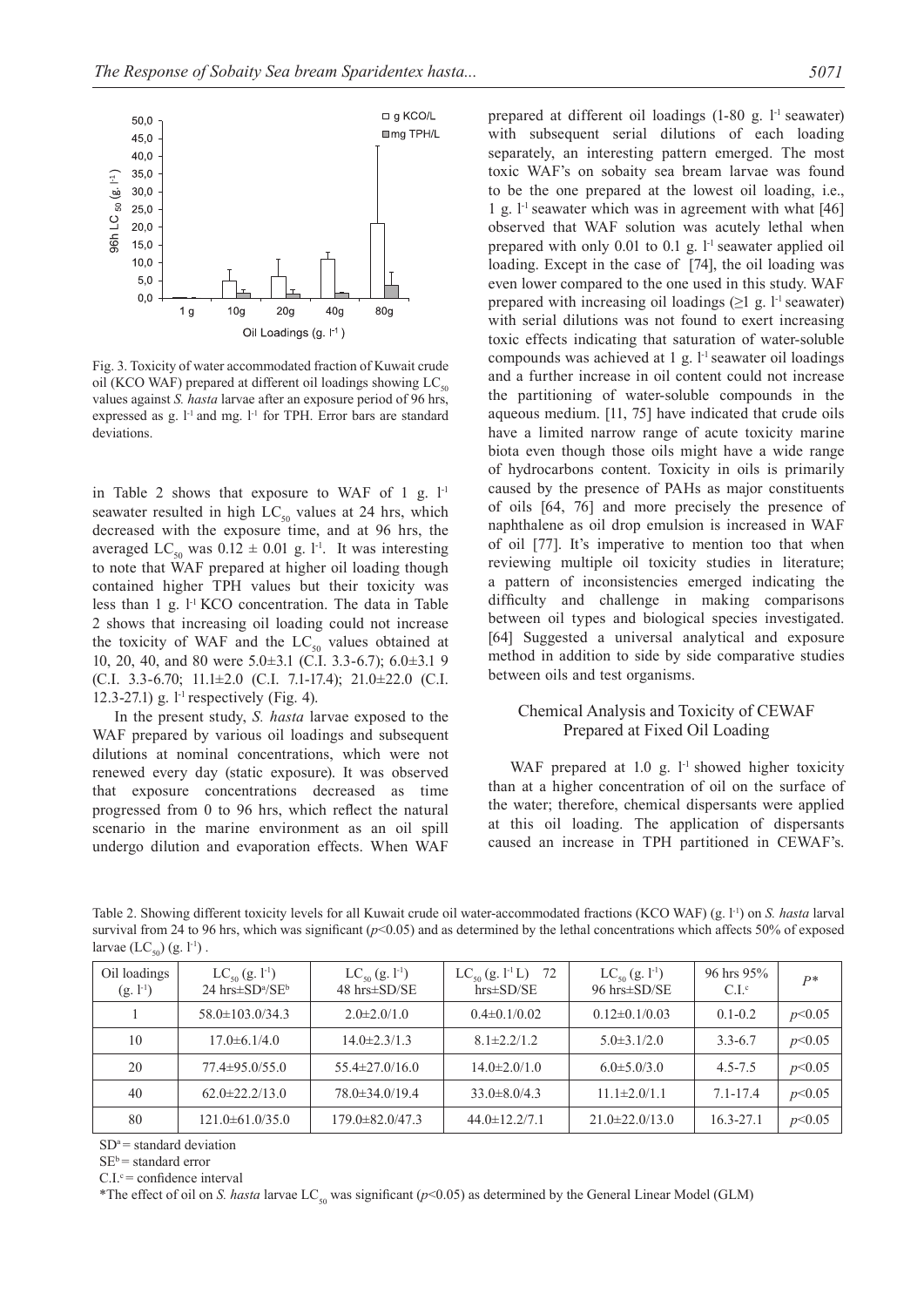The TPH concentrations in CEWAF were 5.1, 17.7, 33.2 mg. l-1 after Slickgone® NS, Corexit® 9527, and Corexit® 9500 treatment, respectively. Whereas, the KCO alone at 1.0 g.  $l^{-1}$  oil loading resulted in 2.0 mg. l -1 TPH in WAF, which was comparable to the previous analysis. Therefore, in determining the toxicity of oil, it is vital to consider the oil-water ratio, which means in a spill scenario, the spread of oil over the water will be an essential consideration in determining the risk to water column organisms. During exposure to KCO WAF from 0 to 96 hrs, increased mortality in *S. hasta* larvae was observed compared to control, which are in line with [1]. Similar experimental observations were reported by (34) as they observed high mortality rates upon exposure of gilthead sea bream (*Sparus aurata*) larval stages to Iraq oil water-soluble fraction (WSF) which reflect similar pollutant (KCO WAF/ CEWAF) and polluted (sea bream) treatment conditions applied in this study. Black sea bream (*A. schlegeli*) and red sea bream (*P. major*) larvae exhibited similar results achieved in this study as their survival rate was significantly reduced upon exposure to WSF of KCO [36].

[1] have used approximately similar oil loadings  $(1.2 \text{ g. } l<sup>-1</sup>)$  to the one used in this study and observed an array of toxicological defects in Atlantic haddock (*Melanogrammus aeglefinus*) embryo-larval stages like cardiotoxicity, spinal deformities, and pericardial edema. More so, comparing the  $LC_{50}$  of WAF prepared at 1 g. l<sup>-1</sup> seawater with WAF prepared at higher loading  $(20 \text{ g. } l<sup>-1</sup>)$ seawater). A possible explanation is that partitioning of KCO in the aqueous phase was not increased, possibly because of the fixed surface area of the underlying seawater in the WAF preparation bottles and the slow stirring speed used [8] have determined that crude oil had evident effects on the larvae of various carp species, including the common carp (*Cyprinus Carpio*), carassin carp (*C. auratus*), and the grass carp (*C. idella*). It has been determined that oil toxicity is related to the aromatic fraction of low molecular weight (LMW) and high molecular weight (HMW) of polycyclic aromatic hydrocarbons (PAHs) [78]. Others have contributed



Fig. 4. Mean LC50 (g.  $l^{-1}$ ) for S. hasta after exposure to the wateraccommodated fraction of Kuwait crude oil (KCO WAF) and chemically enhanced water-accommodated fraction (CEWAF) of three oil dispersantsas which are Corexit® 9500, Corexit® 9527, and Slickgone® NS. Error bars are standard deviations.

oil toxicity to yolk-sac larvae to their sensitivity to low total polyaromatic hydrocarbons (TPAH) [79, 80]. [81] Have concluded that exposure of embryonic stages of Atlantic cod (*Gadus morhua*) fish to oil can lead to larval mortality and morphological deformities. Exposure during the embryonic period (pre-hatch) of haddock larvae (*Melanogrammus aeglefinus*) resulted in reduced eye size and increased incidence of abnormal eye morphology, also oil-exposed fish had reduced mean blood flow speed, flow rate, and flow pulsatility [82, 83]. Also, dispersion of oil droplets can contribute to the toxicity of the exposure medium as the droplets can behave like a reservoir for toxic components which can be harmful to fish health.

Like WAF alone, the toxicity of CEWAF also increased with exposure time (Table 3, Fig. 4). At 96 hrs, the  $LC_{50}$  values revealed that Corexit 9527 CEWAF exerted similar toxicity as observed with WAF alone, whereas Corexit®9500 CEWAF was slightly less toxic as its  $LC_{50}$  increased to  $0.3 \pm 0.03$  from  $0.12 \pm 0.1$ observed with WAF alone. CEWAF prepared by Slickgone treatment was the least toxic among all the dispersant tested, showing  $LC_{50}$  0.43±0.12 (C.I. 0.34-0.54).

The toxic effects of CEWAF mixtures on larval *S. hasta* were variable. A qualitative comparison between

Table 3. Showing different toxicity levels of Kuwait crude oil water-accommodated fraction (KCO WAF), and three chemically enhanced water accommodated fraction (CEWAF) of oil dispersants (Corexit® 9500 CEWAF, Corexit® 9527 CEWAF, and Slickgone® NS CEWAF) (g. l<sup>-1</sup>) on *S. hasta* larval survival from 24 to 96 hrs, which was significant ( $p$ <0.05) and as determined by the lethal concentrations which affects 50% of exposed larvae  $(LC_{50})$  (g. l<sup>-1</sup>) for WAF and CEWAF's of (KCO).

| Oil loadings $(g, l-1)$         | $LC_{50}$ (g. 1 <sup>-1</sup> )<br>$24$ hrs $\pm$ SD <sup>a</sup> /SE <sup>b</sup> | $LC_{50}$ (g. 1 <sup>-1</sup> )<br>$48$ hrs $\pm$ SD/SE | $LC_{50}$ (g. 1 <sup>-1</sup> )<br>72 hrs±SD/SE | $LC_{50}$ (g. 1 <sup>-1</sup> )<br>96 hrs $\pm$ SD/SE | $96$ hrs<br>95% C.I. $\rm{c}$ | $\boldsymbol{p}$ |
|---------------------------------|------------------------------------------------------------------------------------|---------------------------------------------------------|-------------------------------------------------|-------------------------------------------------------|-------------------------------|------------------|
| KCO WAF                         | $58.0 \pm 103.0/34.3$                                                              | $2.0\pm 2.0/1.0$                                        | $0.4\pm 0.1/0.02$                               | $0.12\pm0.1/0.03$                                     | $0.1 - 0.2$                   | p<0.05           |
| Corexit <sup>®</sup> 9500 CEWAF | $4.12\pm2.0/10.0$                                                                  | $0.9 \pm 0.13/0.07$                                     | $0.7\pm 0.13/0.07$                              | $0.3 \pm 0.03/0.02$                                   | $0.207 - 0.410$               | p<0.05           |
| Corexit <sup>®</sup> 9527 CEWAF | $0.4 \pm 0.01/0.007$                                                               | $0.2\pm 0.05/0.03$                                      | $0.2 \pm 0.01/0.004$                            | $0.12 \pm 0.01/0.006$                                 | 0.107-0.136                   | p<0.05           |
| Slickgone® NS CEWAF             | $1.0\pm0.0/0.0$                                                                    | $1.0\pm 0.1/0.05$                                       | $0.63 \pm 0.05/0.03$                            | $0.43 \pm 0.12/0.07$                                  | 0.341-0.538                   | p<0.05           |

 $SD^a$  = standard deviation

 $SE<sup>b</sup>$  = standard error

 $C.I.$ <sup>c</sup> = confidence interval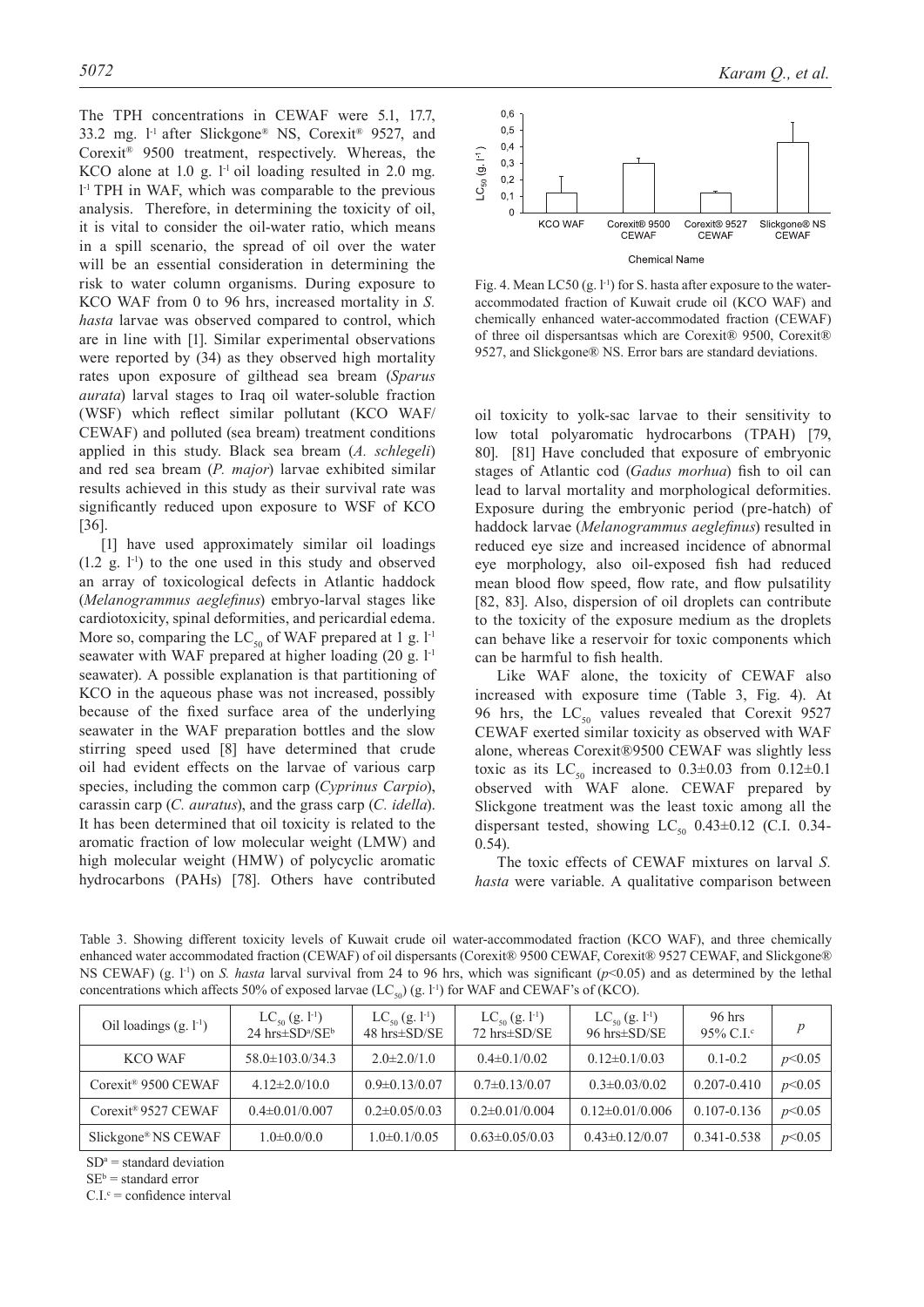all  $LC_{50}$ s for CEWAF test chemicals and WAF of KCO was performed. The overall toxicity pattern of the CEWAF solutions compared to that of KCO against sea bream pre-hatched larvae was: KCO WAF was similarly toxic to Corexit® 9527 CEWAF, followed by Corexit® 9500 CEWAF, then Slickgone® NS CEWAF as the least toxic test chemical to fish larval stages. It was clear that in the case of Corexit® 9527 CEWAF, it exhibited similar toxicity to KCO, and the addition of dispersant did not enhance the dissolution of oil into the aqueous medium, although Corexit® 9527 CEWAF had a higher TPH concentration than KCO WAF did. Laboratory investigations have indicated that oil response agents (dispersants) increase parent oil toxicity through the process of increasing the solubility of PAHs in the water column [64, 76].

The change in the order of toxicity of CEWAF mixtures may be related to the different degradation rates and degradation products of the dispersant, indicating that toxicity data vary for different oil dispersants and different crude oil types [84]. [44] Demonstrated that the primary function of oil spill dispersant was to increase the entry of oil into the water column, thus modifying the exposure medium and increasing its toxicity. Dispersion of crude oil with oil dispersant (CEWAF) has in some cases increased its toxicity compared to the toxicity of KCO WAF, as dispersants solubilized more of the oil fraction in the water column, thus, the oil will become more bioavailable to fish larvae [85]. [86] Observed that exposure of chinook salmon smolts (*Onchorhyncus tshawytscha*) to Prudhoe Bay crude oil (PBCO) WAF and Corexit® 9500 CEWAF resulted in  $LC_{50}$  of 155.93 mg. l<sup>-1</sup>, for Corexit® 9500 CEWAF was some 20 times higher (i.e., less toxic) than that of the  $LC_{50}$  WAF of PBCO (7.46 mg. l<sup>-1</sup>). This result suggests that hydrocarbon bioavailability to smolts may have been reduced under dispersed conditions and may be attributed to several factors. [84] also, observed an increase in larval mortality of crimson-spotted rainbow fish (*Melanotaenia fluviatilis*) with time in a 96 hrs exposure period to crude oil WAF and CEWAF. [43] Observed that dispersed oil was more toxic to fish early life stages than native oil did.

[21] observed that larvae are not able to avoid waters contaminated with oil and dispersed oil as chemical receptors might have been damaged at the initial interaction with petroleum hydrocarbons. [87] indicated that Corexit® 9500 and 9527 dispersants are of low to moderate toxicities when tested on most aquatic species. Many factors may contribute to the test results variability, such as species and exposure duration. This finding is in agreement with what was obtained for larval *S. hasta* in a way that KCO WAF of similar toxicity to Corexit® 9527 CEWAF and Corexit® 9500 CEWAF was less toxic. [66] had observed that when Corexit® 9500A was mixed with South Louisiana sweet crude oil produced similar toxicity to other types of dispersants. Those findings are in agreement with data reported by [88] in which they observed that petroleum hydrocarbon products, which did not undergo complete dissolution in the aqueous phase, but when dispersed; adversely affected marine organisms because of the joint-effect of toxicity and physical fouling. [89] have indicated that both Corexit® 9500A and 9527 chemical dispersant formulations did not exhibit a difference in terms of its toxicity against the marine organism. However, in a study performed by [90], they observed that dispersed oil exerted higher toxicity than undispersed oil in early-life stages of orangespotted grouper *Epinephelus coioide.* More arguably, the acute toxic effect concentration for Corexit 9500 dispersant on biological species has a wide range, and [87] concluded that it can be  $\leq 1$  to  $\geq 1000$  mg<sup>-1</sup>. Moreover, [91] have indicated that it can range from  $23$  to  $50$  mg<sup>-1</sup> against multiple marine species from the Gulf of Mexico. It's important to highlight the global differences in toxicity data amongst multiple marine trophic levels concerning oil and oil spill response agents (dispersants) because of the variability of analytical methods and biological species tested [11].

Acute toxicity data obtained from the current study will add further understanding to the global database for the toxicity of oil and oil spill-response agents, and by investigating the toxicity of dispersed and undispersed oil on *S. hasta* will unquestionably increase taxa diversity for marine ecosystems in regions of similar nature to the ones that Sobaity Sea bream thrive in. Still the decision of using or not using oil dispersants as an oil spill response (OSR) strategy is questionable and depends on the timing and location of the spill incident considering that there will always be trade-offs to this choice to assess the ecological benefits or harms associated with dispersant applications [92, 93].

Although the outcomes of this study exhibit similar toxicity of dispersed oil to that of parent oil, the applications of oil response agents remain a controversial issue that requires constant scientific review and assessment. Also, approving dispersant use should be individually evaluated as each oil spill event (scenario) represents a different system of mixed physical, chemical, and biological entities. There is a paucity of toxicity data regarding selected marine fish species in different regions of the world that can be susceptible to major oil spills; therefore additional ecotoxicological research is required on the acute toxicity of oil spill response agents on economically important fisheries resources to assist in proper management local resources.

## **Conclusions and Recommendations**

In the present study, the toxicity of dispersed and undispersed crude oil was investigated against the larval stage of sobaity sea bream *S. hasta* using field relevant experimental durations and concentrations of test chemicals. Based on the results of fish toxicity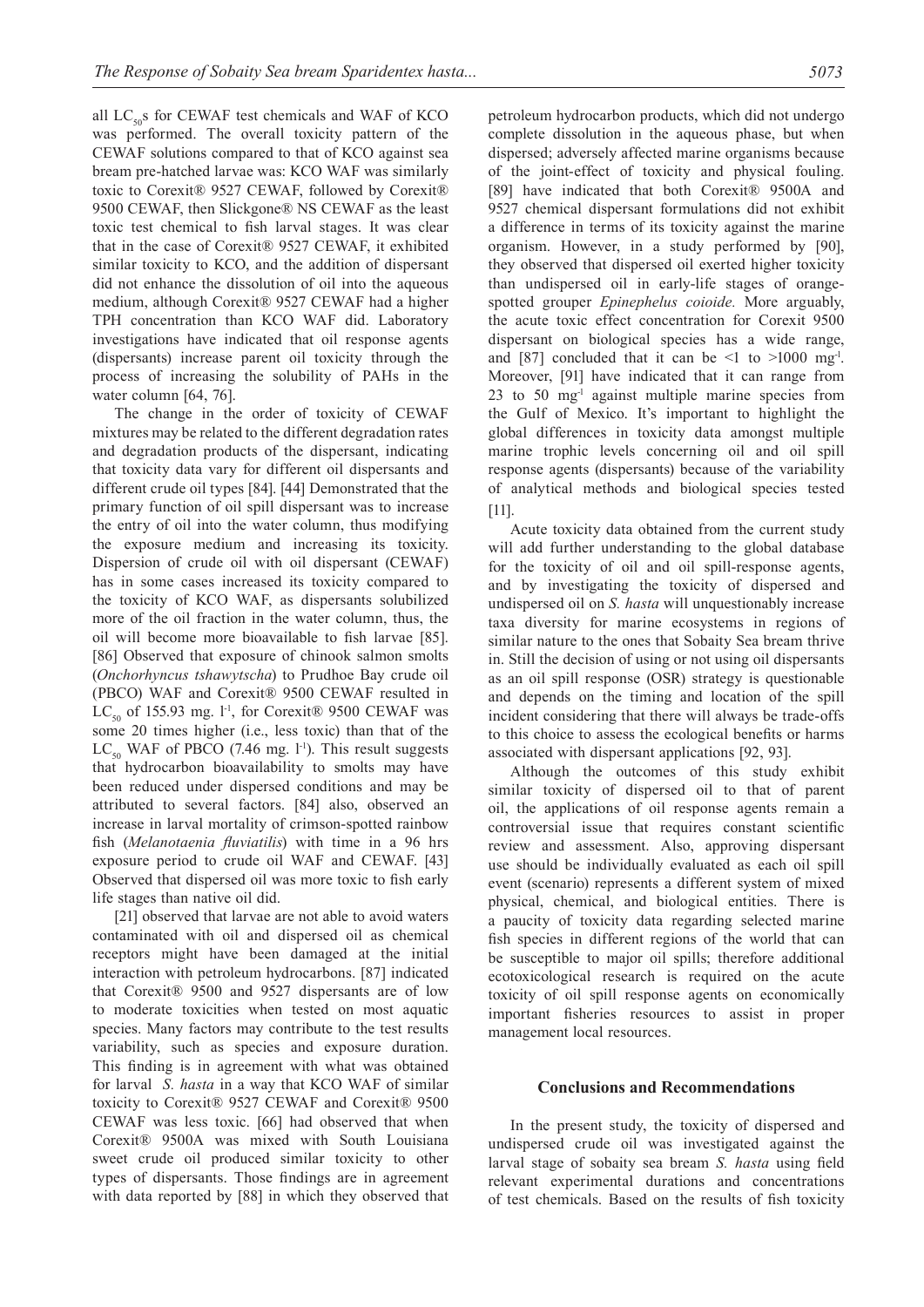tests using different chemical treatments, the following conclusions have been drawn:

1. In the experiments of this study, it was observed that 1 g.  $l^{-1}$  seawater loading was most suitable for WAF preparation because, upon dispersant treatment, the KCO CEWAF was turbid at higher concentrations of oil loadings making it challenging to use in toxicity assay, especially when attempting to count exposed larvae as they are not visible under the turbid solution.

2. It was observed that individual dispersants had a different capacity in dispersing crude oil as represented by TPH values along with that of crude oil alone.

3. The toxicity of dispersed and undispersed oil on the larval stage of *S. hasta* was variable, demonstrating the different dispersion ability of oil dispersants to disperse oil in the aqueous medium.

4. Future research is required to understand the effects of other types of oil dispersants on the early life stages as well as adult stages of commercially important marine fish species.

5. Long-term effects of dispersed and undispersed oil should be thoroughly assessed concerning other commercially important fish species.

# **Acknowledgments**

We would like to thank the Kuwait Institute for Scientific Research and Newcastle University for providing facilities to carry out this research.

# **Conflict of Interest**

The authors declare no conflict of interest.

# **References**

- 1. SØRHUS E., EDVARDSEN R.B., KARLSEN Ø., NORDTUG T., VAN DER MEEREN T., THORSEN A., HARMAN C., JENTOFT S., MEIER S. Unexpected interaction with dispersed crude oil droplets drives severe toxicity in Atlantic haddock embryos. PloS one. **10** (4), e0124376, **2015**.
- 2. STODDART M.C.J., BURT B.Q. Energy justice and offshore oil: Weighing environmental risk and privilege in the north Atlantic. Environ. Sociol. ahead-of-print, 1-13, **2020**.
- 3. FRITT-RASMUSSEN J., WEGEBERG S., GUSTAVSON K., SØRHEIM K.R., DALING P.S., JØRGENSEN K., TONTERI O. HOLST-ANDERSEN, J.P. Heavy fuel oil (HFO): A review of fate and behaviour of HFO spills in cold seawater, including biodegradation, environmental effects and oil spill response. Nordic Council of Ministers, **2018**.
- 4. LEWIS A., DALING P. Oil spill dispersants. guidelines on the planning and effective use of oil spill dispersants to minimize the effects of oil spills. SINTEF, Trondheim, **2001**.
- 5. HJERMANN D.Ø., MELSOM A., DINGSØR G.E., DURANT J.M., EIKESET A.M., RØED L.P., OTTERSEN G., STORVIK G., STENSETH N.C. Fish and oil in the Lofoten-Barents sea system: Synoptic review of the effect of oil spills on fish populations. Mar. Ecol. Prog. Ser. **339**, 283, **2007**.
- 6. BLANCHARD A., HAUGE K.H., ANDERSEN G., FOSSÅ J.H., GRØSVIK B.E., HANDEGARD N.O., KAISER M., MEIER S., OLSEN E., VIKEBØ F. Harmful routines? uncertainty in science and conflicting views on routine petroleum operations in Norway. Mar. Policy. **43**, 313, **2014**.
- 7. ZHILNIKOVA N.A., MATELENOK I.V., SMIRNOVA A.S., SMIRNOVA V.O.. Special aspects of modeling on accidental oil spills in inland sea waters. *IOP conference series.* Materials Science and Engineering; **537**, 62013, **2019**.
- 8. RASHEED R.O., Evaluation of heavy metals and polyaromatic hydrocarbons in water, fish, and sediments within Derbendikhan Reservoir, Ph.D. Thesis, Univ. of Sulaimani, Sulaimani, Iraq., 138, **2008**.
- 9. BEJARANO A.C., GARDINER W.W., BARRON M.G., WORD J.Q. Relative sensitivity of arctic species to physically and chemically dispersed oil determined from three hydrocarbon measures of aquatic toxicity. Mar. Pollut. Bull . **122**, 316-322, **2017**.
- 10. 10. BARRON, M.G., CHIASSON, S.C., BEJARANO, A.C. Ecotoxicology of Deep Ocean Spills. In: Murawski S. et al. (ed). Springer, Cham. **2020**.
- 11. BARRON M.G., BEJARANO A.C., CONMY R.N., SUNDARAVADIVELU D., MEYER P. Toxicity of oil spill response agents and crude oils to five aquatic test species. Mar. Pollut. Bull. **153**, 110954, **2020**.
- 12. LI Y., HU C., QUIGG A., GAO H. Potential influence of the deepwater horizon oil spill on phytoplankton primary productivity in the northern gulf of mexico. Environ. Res. Lett. **14**, 094018, **2019**.
- 13. ISSA N., VEMPATTI S. Oil spills in the arabian gulf: A case study and environmental review. Environ. Nat. Resour. **8**, 144, **2018**.
- 14. MARZOOQ H., NASER H.A., ELKANZI E. M. Quantifying exposure levels of coastal facilities to oil spills in Bahrain, Arabian gulf. Environ. Monit. Assess. **191**, 1, **2019**.
- 15. CENTRE NATIONAL POUR L'EXPLOITATION DES OCEANS. Fate and Effect of Oil Spill. November 1979, CENTRE NATIONAL POUR L'EXPLOITATION DES OCEANS, Paris, **1981**.
- 16. KOCAN R.M., HOSE J.E., BAKER T.T., BROWN E.D. Pacific herring (*Clupea pallasi*) embryo sensitivity to prudhoe bay petroleum hydrocarbons: Laboratory evaluation and in situ exposure at oiled and unoiled sites in prince William sound. Can. J. Fish. Aquat. Sci. **53**, 2366- 2375, **1996**.
- 17. MARTY G.D., OKIHIRO M.S., HINTON D.E. Fish histopathology damage assessment after the. Alaska Department of Fish and Game, Habitat and Restoration Division, Anchorage, Alaska., USA: Citeseer, **2000**.
- 18. WANG Z., FINGAS M. Study of the effects of weathering on the chemical composition of a light crude oil using GC/ MS GC/FID. J. Microcolumn Sep. **7** (6), 61, **1995**.
- 19. LI M., GARRETT C. The relationship between oil droplet size and upper ocean turbulence. Mar. Pollut. Bull. **36**, 961, **1998**.
- 20. LESSARD R.R., DEMARCO G. The significance of oil spill dispersants. Spill Sci. Technol. Bull. **6**, 59, **2000**.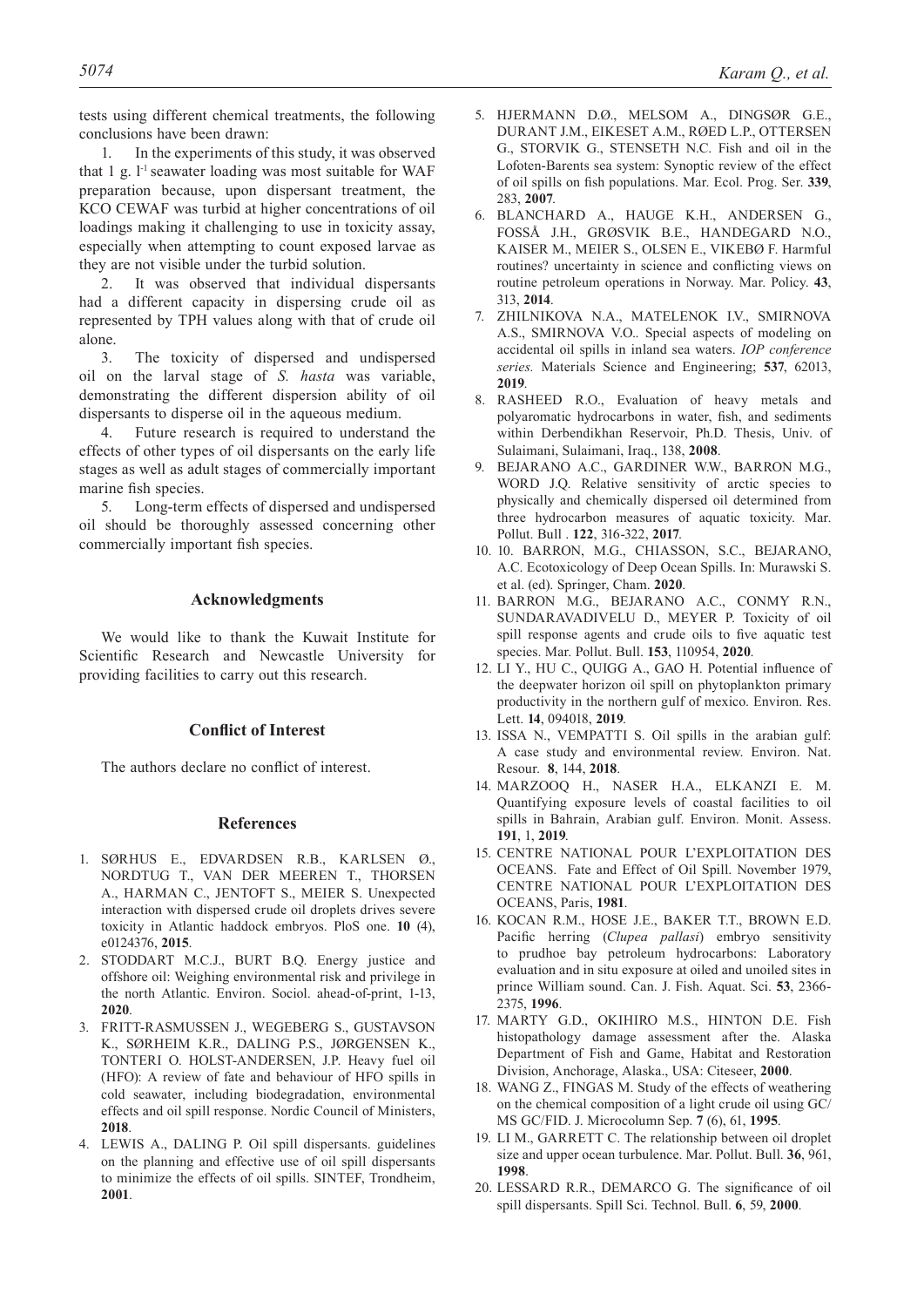- 21. FARID W.A., AL–SALMAN A.N., HAMMAD D.S., AL-SAAD H.T., SALIH S.M., ALHELLO A.Z. Toxic effects of dissolved and dispersed crude oils on eggs and larvae of some fishes from shatt al-arab river. J. Pharm. Chem. Biol. Sci. **6**, 88, **2016**.
- 22. OTITOLOJU A.A. Crude oil plus dispersant: Always a boon or bane? Ecotoxicol. Environ. Saf. **60**, 198, **2005**.
- 23. VENOSA A.D., HOLDER E.L. Biodegradability of dispersed crude oil at two different temperatures. Mar. Pollut. Bull. **54**, 545, **2007**.
- 24. NYMAN J.A., KLERKS P.L., BHATTACHARYYA S. Effects of chemical additives on hydrocarbon disappearance and biodegradation in freshwater marsh microcosms. Environ Pollut. **149**, 227, **2007**.
- 25. OLIVARES-RUBIO H.F., ESPINOSA-AGUIRRE J.J. Acetylcholinesterase activity in fish species exposed to crude oil hydrocarbons: A review and new perspectives. Chemosphere. **249**, 128401, **2020**.
- 26. THERON M., MARZIOU A., PICHAVANT-RAFINI K., LE FLOCH S., LEMAIRE P., DUSSAUZE M. Combined effects of high hydrostatic pressure and dispersed oil on the metabolism and the mortality of turbot hepatocytes (scophthalmus maximus). Chemosphere**, 249**, 126420, **2020**.
- 27. KHURSIGARA A.J., JOHANSEN J.L., ESBAUGH A.J. The effects of acute crude oil exposure on growth and competition in red drum, sciaenops ocellatus. Sci. Total Environ. **751**, 141804, **2021**.
- 28. LUNEL T-The Braer Spill: Oil fate governed by dispersion. Proceedings of the International Oil Spill Conference, American Petroleum Institute. **1995** (1), 955, **1995**.
- 29. CRONE T., TOLSTOY M. Magnitude of the 2010 gulf of mexico oil leak. Science. **330**, 63, **2010**.
- 30. ROSENBAUER R.J., CAMPBELL P.L., LAM A., LORENSON T.D., HOSTETTLER F.D., THOMAS B., WONG F.L. Reconnaissance of Macondo-1 well oil in sediment and tarballs from the northern Gulf of Mexico shoreline, Texas to Florida. U. S. Geological Survey, **2010**.
- 31. KUJAWINSKI E.B., KIDO SOULE M.C., VALENTINE D.L., BOYSEN A.K., LONGNECKER K., REDMOND M.C. Fate of dispersants associated with the deepwater horizon oil spill. Environ. Sci. Technol. **45**, 1298, **2011**.
- 32. MCNUTT M.K., CUE S., LUBCHENCO J., HUNTER T, DREYFUS G., MURAWSKI S.A., KENNEDY D.M. Applications of science and engineering to quantify and control the deepwater horizon oil spill. Proceedings of the National Academy of Sciences - PNAS. **109**: 20222, **2012**.
- 33. FRASIER K.E., SOLSONA-BERGA A., STOKES L., HILDEBRAND J.A. Impacts of the Deepwater Horizon Oil Spill on Marine Mammals and Sea Turtles. In: Deep Oil Spills. Springer, 431, **2020**.
- 34. WISE C.F., WISE J.T., WISE S.S., THOMPSON W.D., WISE JR. J.P., WISE SR. J.P. Chemical dispersants used in the gulf of mexico oil crisis are cytotoxic and genotoxic to sperm whale skin cells. Aquat. Toxicol. **152**, 335, **2014**.
- 35. GLAMUZINA B., TUDOR M., KATAVIÉ I. The effects of the water soluble fraction of iraq crude oil on eggs, larvae and postlarvae of gilthead sea bream, *Sparus aurata* linnaeus 1758. Oil Chem. Pollut. **7**, 283, **1990**.
- 36. CHANG Y., LEE K., KANG D., CHIN P. Effects of the water soluble fraction from Kuwait crude oil on the early larval stages of three cultured fish species. J. Aquaculture. **1**3, 69, **2000**.
- 37. ERIEGHA O., OMITOYIN B., AJANI E. Evaluation of haematological and biochemical parameters of juvenile oreochromis niloticus after exposure to water soluble

fractions of crude oil. J. Appl. Sci. Environ. Manage. **21**, 1041, **2017**.

- 38. AJAH P.O., UKUTT E.R. The effect of water soluble fraction of crude oil on the biochemical, hematological and enzymological changes in fed and starved clariidae catfish juveniles. Int. J. Eng. Res. **9**,1386, **2018**.
- 39. FAKOLUJO O.I., ADEWOLE H.A., OBUOTOR E.M., OLALEYE V.F. Growth performance and selected biochemical indices assessment in the serum and liver of *clarias* LARIA *gariepinus* juveniles exposed to varying concentrations of water-soluble fraction of crude oil. Borneo Science. **39, 2018**.
- 40. KHOSHBAVAR ROSTAM H.A., YELGHI S. Acute toxicity and hematological indices and biochemical parameters of giant sturgeon, huso huso after acute exposure to crude oil. Iran J Fish Sci . **19**, 1292, **2020**.
- 41. SANDRINI-NETO L, GERAUDIE P, SANTANA MS, CAMUS L. Effects of dispersed oil exposure on biomarker responses and growth in juvenile wolfish *Anarhichas denticulatus*. Environ. Sci. Pollut. Res. **23**, 21441, **2016**.
- 42. THERON M., MARZIOU A., PICHAVANT-RAFINI K., LE FLOCH S., LEMAIRE P., DUSSAUZE M. Combined effects of high hydrostatic pressure and dispersed oil on the metabolism and the mortality of turbot hepatocytes (*Scophthalmus maximus*). Chemosphere **249**, 126420, **2020**.
- 43. JOHANN S., NÜßER L., GOßEN M., HOLLERT H., SEILER T.B. Differences in biomarker and behavioral responses to native and chemically dispersed crude and refined fossil oils in zebrafish early life stages. Sci. Total Environ. **709**, 136174, **2020**.
- 44. SINGER M.M., AURAND D., BRAGIN G.E., CLARK J.R., COELHO G.M., SOWBY M.L., TJEERDEMA, R.S. Standardization of the preparation and quantitation of water-accommodated fractions of petroleum for toxicity testing. Mar. Pollut. Bull. **40**, 1007, **2000**.
- 45. TORFI MOZANZADEH M., YAGHOUBI M., YAVARI V., AGH N., MARAMMAZI J.G., TOPIC POPOVIC N. Reference intervals for haematological and plasma biochemical parameters in sobaity sea bream juveniles (*Sparidentex hasta*, valenciennes 1830). Comp. Clin. Path. **24**, 1501, **2015**.
- 46. SHALES S.- Biological and ecological effects of oils. . In: GREEN J. TM (ed). The Fate and Effects of Oil in Freshwater. London and New York: British Petroleum Co. and Elseveir Applied Science. 81, **1989**.
- 47. NORCROSS B.L., MUTER F., HOLLADAY B.A. Habitat models for juvenile pleuronectids around Kodiak island, Alaska. Fish. Bull. **95**, 504, **1997**.
- 48. MCGURK M.D., BROWN E.D. Egg larval mortality of pacific herring in prince william sound, alaska, after the exxon valdez oil spill. Can. J. Fish. Aquat. Sci. **53**, 2343, **1996**.
- 49. HEINTZ R., RICE S., WERTHEIMER A., BRADSHAW R.F., THROWER F.P., JOYCE J.E., SHORT J.W. Delayed effects on growth and marine survival of pink salmon *Oncorhynchus gorbuscha* after exposure to crude oil during embryonic development. Mar. Ecol. Prog. Ser. (Halstenbek). **208**, 205, **2000**.
- 50. LAMMER E., KAMP H.G., HISGEN V., KOCH M., REINHARD D., SALINAS E.R., WENDLER K., ZOK S., BRAUNBECK T. Development of a flow-through system for the fish embryo toxicity test (FET) with the zebrafish (*Danio rerio*). Toxicol. in Vitro. **23**, 1436, **2009**.
- 51. MUHLING B.A., ROFFER M.A., LAMKIN J.T., INGRAM JR. G.W., UPTON M.A., GAWLIKOWSKI G.,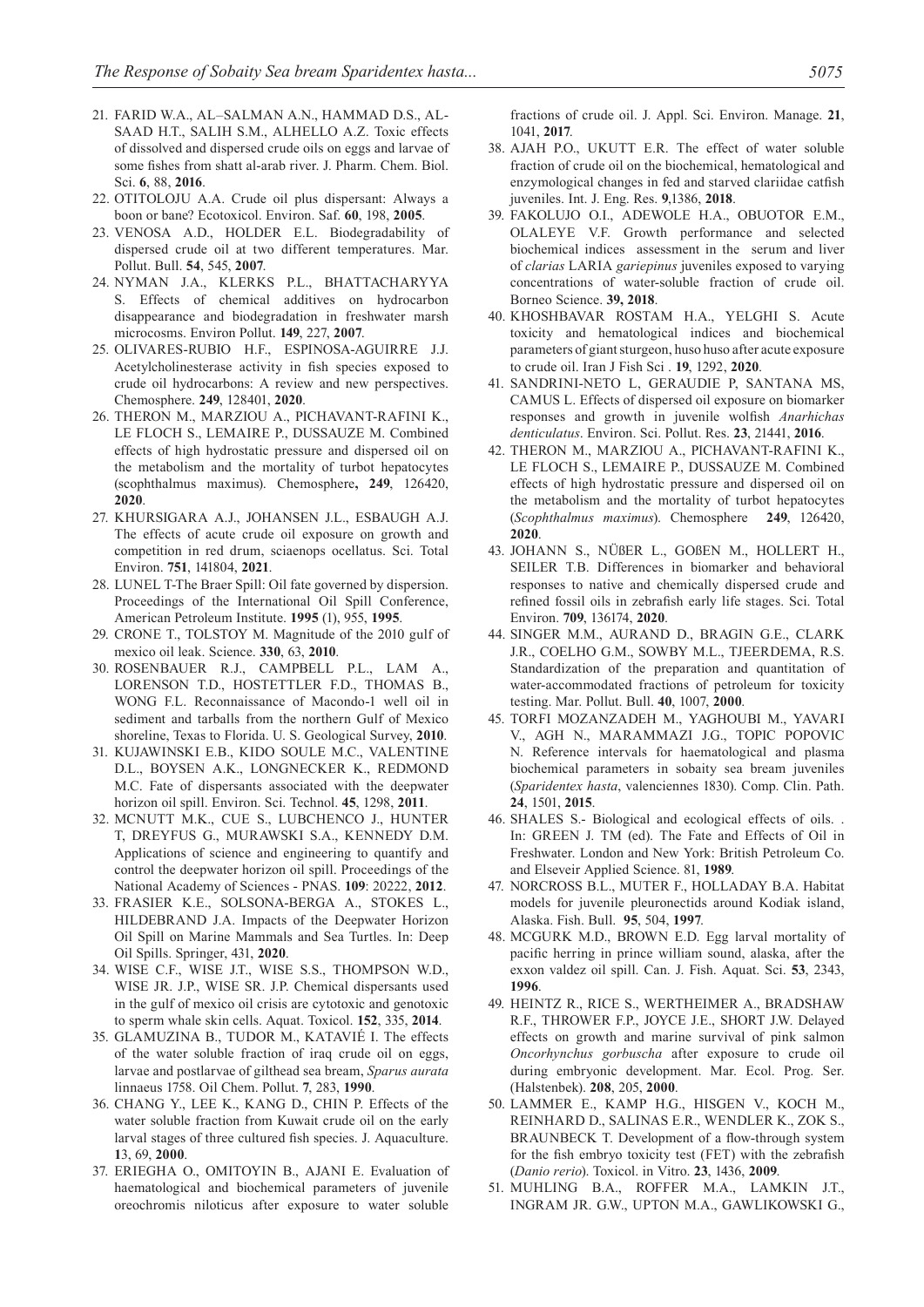MULLER-KARGER F., HABTES S., RICHARDS W.J. Overlap between atlantic bluefin tuna spawning grounds and observed deepwater horizon surface oil in the northern gulf of mexico. Mar. Pollut. Bull. **64**, 679-687, **2012**.

- 52. SØRHUS E., INCARDONA J.P., FURMANEK T., GOETZ G.W., SCHOLZ N.L., MEIER S., ET AL. EDVARDSEN, R.B., JENTOFT, S. Novel adverse outcome pathways revealed by chemical genetics in a developing marine fish. eLife. **6**, 20707, **2017**.
- 53. LIE K.K., MEIER S., SØRHUS E., EDVARDSEN R.B., KARLSEN Ø., OLSVIK P.A. Offshore crude oil disrupts retinoid signaling and eye development in larval atlantic haddock. Front. Mar. Sci. **6**, 368, **2019**.
- 54. KARAM Q.E. Toxicity of Kuwait crude oil and dispersed oil on selected marine fish species of Kuwait [PhD dissertation]. Newcastle University, **2011**.
- 55. KARAM Q., ALI M., SUBRAHMANYAM M.N.V., AL-ABDUL ELAH K., BENTLEY M., BEG M.U. A comparative study on the effect of dispersed and undispersed kuwait crude oil on egg hatching and larval survival of *Epinephelus coioides*. J. Environ. Biol . **40**, 192, **2019**.
- 56. REGIONAL ORGANIZATION FOR THE PROTECTION OF MARINE ENVIRONMENT (ROPME). Manual of Oceanographic Observations and Pollutant Analysis Methods. 1st ed. Kuwait, **1999**.
- 57. AL-ABDUL-ELAH K.M. Procedures and problems of marine fish hatcheries with special reference to Kuwait [dissertation]. University of Sterling, **1984**.
- 58. TENG S., EL-ZAHR C., AL-ABDUL-ELAH K., ALMATAR S. Pilot-scale spawning and fry production of blue-fin porgy, *Sparidentex hasta* (valenciennes), in Kuwait. Aquaculture. **178**, 27, **1999**.
- 59. ORGANISATION FOR ECONOMIC CO-OPERATION AND DEVELOPMENT (OECD). Fish Embryo Toxicity (FET) Test. OECD Guideline for the testing of chemicals, **2006**.
- 60. BOARD, OCEAN STUDIES., NATIONAL RESEARCH COUNCIL. Oil Spill Dispersants: Efficacy and Effects. National Academies Press, **2005**.
- 61. BEJARANO A.C. Critical review and analysis of aquatic toxicity data on oil spill dispersants. Environ. Toxicol. Chem. **37**, 2989, **2018**.
- 62. USEPA. NCP Subpart J Technical Notebook a Compendium to the NCP Product Schedule. U.S. Environmental Protection Agency, **2019**.
- 63. HILL A.J., TERAOKA H., HEIDEMAN W., PETERSON R.E. Zebrafish as a model vertebrate for investigating chemical toxicity. Toxicol. Sci. **86**, 6-19, **2005**.
- 64. PHILIBERT D.A., LYONS D., PHILIBERT C., TIERNEY K.B. Field-collected crude oil, weathered oil and dispersants differentially affect the early life stages of freshwater and saltwater fishes. Sci. Total Environ. **647**, 1148, **2019**.
- 65. KOYAMA J., KAKUNO A. Toxicity of heavy fuel oil, dispersant, and oil-dispersant mixtures to a marine fish, pagrus major. Fish. Sci. **70**, 587-594, **2004**.
- 66. HEMMER M.J., BARRON M.G., GREENE R.M. Comparative toxicity of eight oil dispersants, louisiana sweet crude oil (LSC), and chemically dispersed LSC to two aquatic test species. Environ. Toxicol. Chem. **30**, 2244, **2011**.
- 67. VIKEBØ F.B., RØNNINGEN P., LIEN V.S., MEIER S., REED M., ÅDLANDSVIK B., KRISTIANSEN T. Spatiotemporal overlap of oil spills and early life stages of fish. ICES J. Mar. Sci. **71**, 970, **2014**.
- 68. MARTÍNEZ-JERÓNIMO F., VILLASEÑOR R., RÍOS G., ESPINOSA-CHAVEZ F. Toxicity of the crude oil watersoluble fraction and kaolin-adsorbed crude oil on *Daphnia magna* (crustacea: Anomopoda). Arch. Environ. Contam. Toxicol. **48**, 444, **2005**.
- 69. PEREIRA T.M., MERÇON J., PASSOS L.S., COPPO G.C., LOPES T.O.M., CABRAL D.S., SCHERER R., CHIPPARI-GOMES A.R. Effects of the water-soluble fraction of diesel oil (WSD) on the fertilization and development of a sea urchin (echinometra lucunter). Ecotoxicol. Environ. Saf. **162**, 59, **2018**.
- 70. LIN F., OSACHOFF H.L., KENNEDY C.J. Physiological disturbances in juvenile sockeye salmon (*Oncorhynchus nerka*) exposed to the water-soluble fraction of diluted bitumen. Aquat. Toxicol. **220**, 105383, **2020**.
- 71. NAVAS J.M., BABÍN M., CASADO S., FERNÁNDEZ C., TARAZONA J.V. The prestige oil spill: A laboratory study about the toxicity of the water-soluble fraction of the fuel oil. Mar. Environ. Res. **62**, Supplement 1, S352, **2006**.
- 72. GONZÀLES-DONCEL M., GONZÀLES L., FERNÀNDEZ-TORIJA C. Toxic effects of an oil spill on fish early life stages may not be exclusively associated to PAHs: Studies with prestige oil and medaka *Oryzias latipes*. Aquat. Toxicol. **87**, 280, **2008**.
- 73. MILINKOVITCH T., KANAN R., THOMAS-GUYON H., LE FLOCH S.. Effects of dispersed oil exposure on the bioaccumulation of polycyclic aromatic hydrocarbons and the mortality of juvenile *Liza ramada*. Sci. Total Environ. **409**, 1643, **2011**.
- 74. BARRON M.G. Environmental contaminants altering behavior. In: G. DELL'OMO (ed). Behavioral Ecotoxicology. John Wiley & Sons, Ltd, 167, **2002**.
- 75. BARRON M.G., HEMMER M.J., JACKSON C.R. Development of aquatic toxicity benchmarks for oil products using species sensitivity distributions. Integr. Environ. Assess. Manag. **9**, 610, **2013**.
- 76. HODSON P. The toxicity to fish embryos of PAH in crude and refined oils. Arch. Environ. Contam. Toxicol. **73**, 12, **2017**.
- 77. STEFANSSON E.S., LANGDON C.J., PARGEE S.M., BLUNT S.M., GAGE S.J., STUBBLEFIELD W.A. Acute effects of non-weathered and weathered crude oil and dispersant associated with the deepwater horizon incident on the development of marine bivalve and echinoderm larvae. Environ. Toxicol. Chem. **35**, 2016, **2016**.
- 78. PERRICHON P., LE MENACH K., AKCHA F., CACHOT J., BUDZINSKI H., BUSTAMANTE P. Toxicity assessment of water-accommodated fractions from two different oils using a zebrafish (*Danio rerio*) embryo-larval bioassay with a multilevel approach. Sci. Total Environ. **568**, 952, **2016**.
- 79. CARLS M.G., RICE S.D., HOSE J.E. Sensitivity of fish embryos to weathered crude oil: Part I. low-level exposure during incubation causes malformations, genetic damage, and mortality in larval pacific herring (*Clupea pallasi*). Environ. Toxicol. Chem. **18**, 481, **1999**.
- 80. INCARDONA J.P., GARDNER L.D., LINBO T.L., BROWN T.L., ESBAUGH A.J., MAGER E.M., STIEGLITZ J.D., FRENCH B.L., LABENIA J.S., LAETZ C.A., TAGAL M. Deepwater horizon crude oil impacts the developing hearts of large predatory pelagic fish. Proceedings of the National Academy of Sciences. **2014**.
- 81. HANSEN B.H., SALABERRIA I., READ K.E., WOLD P.A., HAMMER K.M., OLSEN A.J., ALTIN D., ØVERJORDET I.B., NORDTUG T., BARDAL T., KJØRSVIK E. Developmental effects in fish embryos